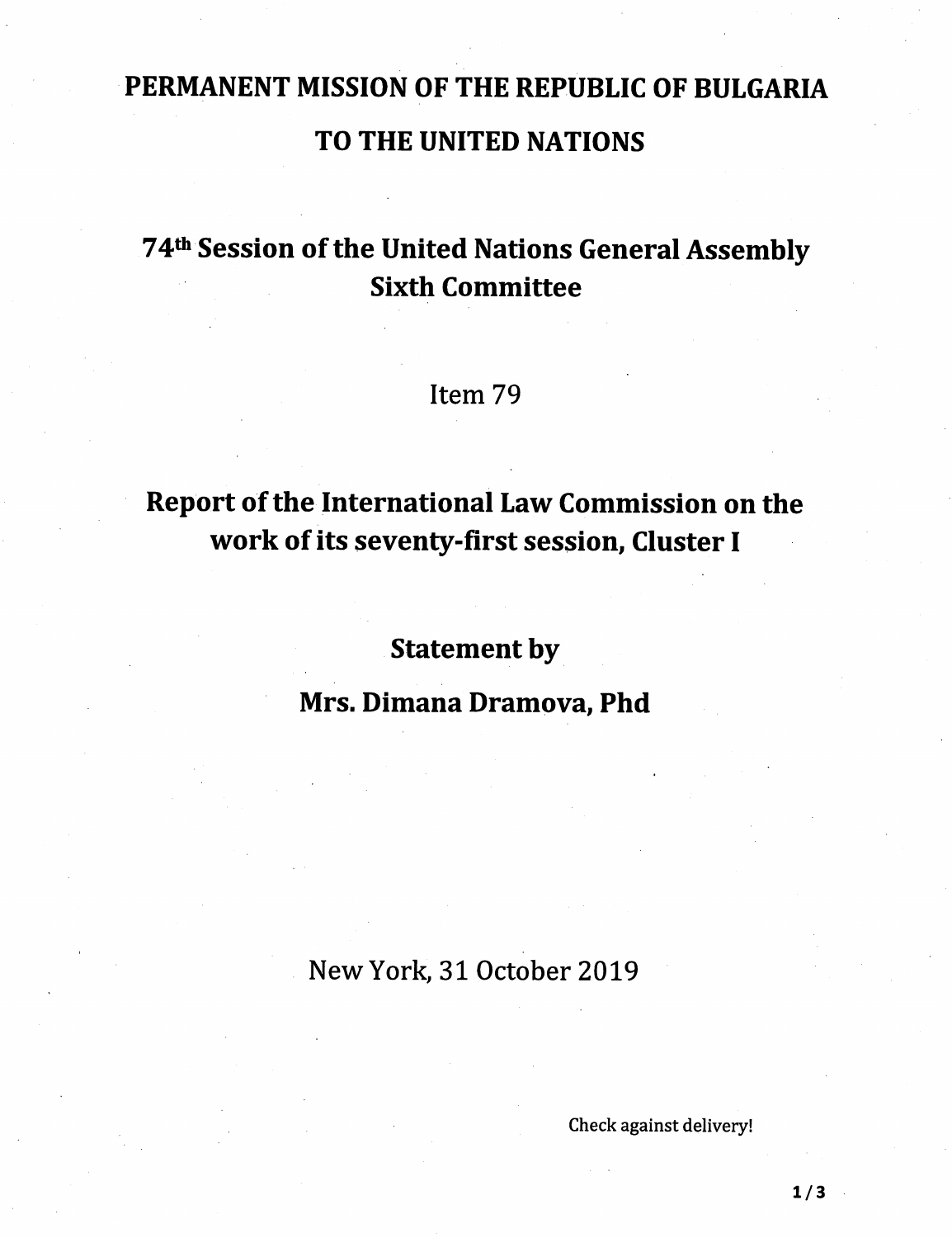#### Mr. Chairman,

The Republic of Bulgaria expresses its continuous appreciation and support for the work of the International Law Commission and all its members. We also extend our gratitude to the Chair of the Commission, Mr. Pavel Sturma for its comprehensive Report.

We commend the work of the Special Rapporteur Mr. Sean Murphy and the adoption on second reading of the draft articles on prevention and punishment of crimes against humanity by the International Law Commission. In that regard we strongly support the International Law Commission's proposal for the elaboration of a convention by the UN General Assembly or by an intergovernmental conference on the basis of the completed draft articles as we give preference to the second option. In that respect we align ourselves with the Statement previously made on behalf of the EU and its Member States.

The Republic of Bulgaria reiterates its commitment to the fight against impunity and to the strengthening of the international legal framework for prevention, prosecution and punishment of international crimes. We appreciate the efforts to remain consistent with the existing legal framework by incorporating the Rome Statute definitions of the crimes and by drawing inspiration from other multilateral and bilateral treaties, particularly as regards mutual legal assistance. The Republic of Bulgaria notes that the adoption of a comprehensive treaty on crimes against humanity is a significant step that can help filling a gap in international criminal law.

We acknowledge that the draft articles make no compromise with upholding human rights standards as no justice can be served without taking into account the rights of the accused. Through extensive mutual legal assistance provisions and the obligation to either prosecute or extradite, all stakeholders should rest assured that there will be no safe haven for perpetrators of the most serious crimes of international concern.

As part of the Initiative on a multilateral treaty for mutual legal assistance and extradition of the most serious crimes we believe that the two projects remain complement to each other and with their relevant differences could bring added value to the international legal framework.